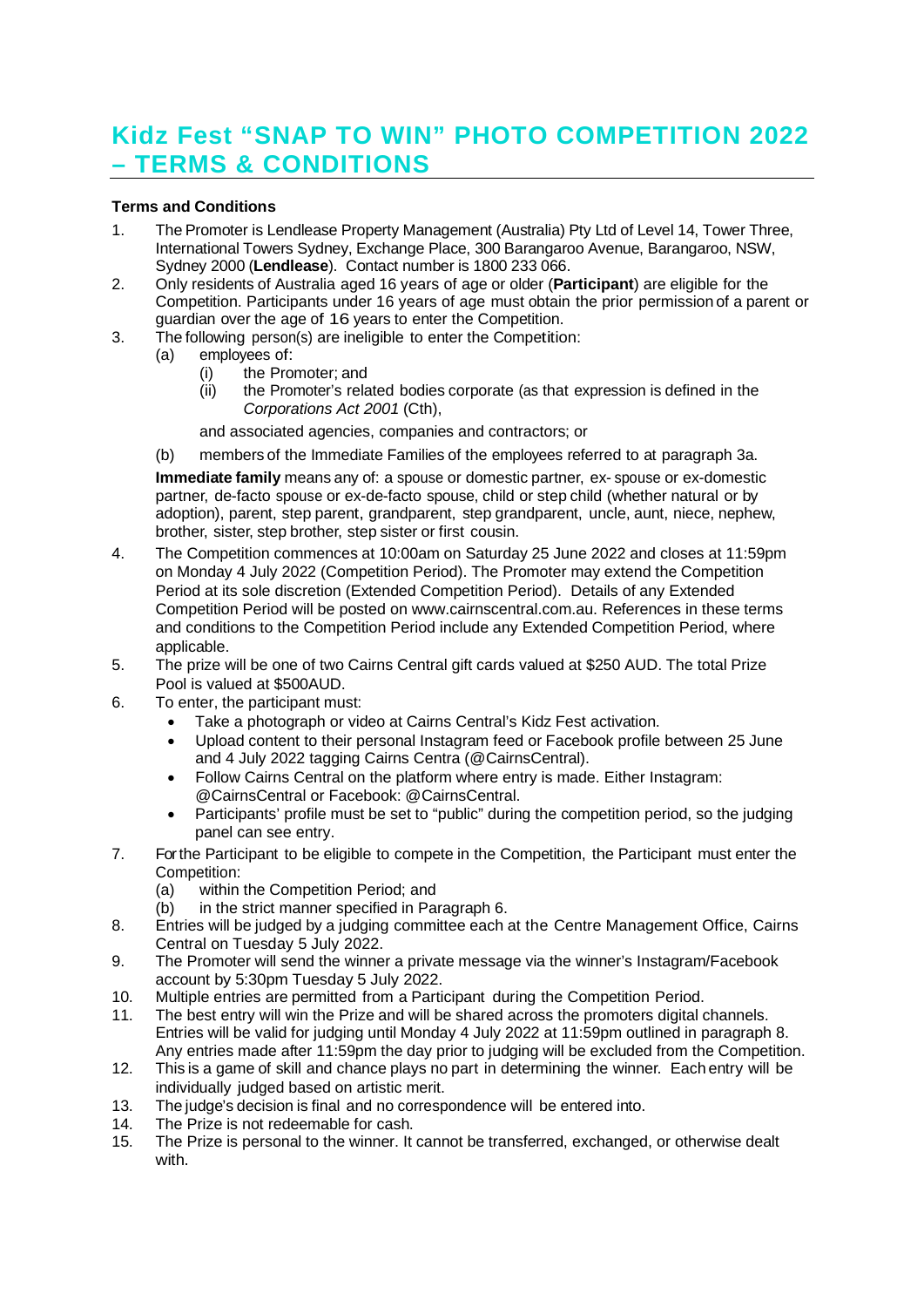- 16. The Promoter assumes no responsibility for lost, misplaced, destroyed or stolen Prizes once they are claimed.
- 17. By entering into the Competition the Participant (or its parent and guardian) is/are deemed to have accepted these terms and conditions.
- 18. The Promoter reserves the right to request winners to provide proof of age and identity and eligibility to participate in the Competition. In the event that a winner cannot provide suitable proof, the winner will forfeit the Prize in whole and no substitute will be offered.
- 19. Prizes must be collected from the Customer Service Desk at Cairns Central by no later than Tuesday 2 August 2022. If the winner is under the age of 16 years, the winner's parent or guardian must accompany the winner in order to collect the Prize and the Prize will be awarded to the winner's parent or guardian.
- 20. Nothing in these terms and conditions is intended to exclude, restrict or modify rights which the Participant may have under any law (including the Australian Consumer Law) which may not be excluded, restricted or modified by agreement ('Your Consumer Rights'). Subject to Your Consumer Rights, the Promoter is not liable for any loss or damage however caused (including by negligence), suffered or incurred in connection with the Competition or any Prize. Any condition or warranty which would be implied by law into these terms and conditions is excluded.
- 21. As a condition of accepting a Prize, the winner (or the winner's parent or guardian), and any other person(s) sharing the Prize with the winner, may be required to sign legal documentation as and in the form required by the Promoter including but not limited to a further agreement to exclude liability of the Promoter for certain loss, damage or injury arising from the use or participation in a Prize to the extent the Prize is or includes a recreational service or activity.
- 22. The Promoter may conduct such further judging of entries if, despite using all reasonable efforts, the original winner cannot be contacted by Thursday 16 July 2022 in order to distribute any unclaimed Prize/s.
- 23. All entries become the property of the Promoter and the promoter has rights to repost the photo on social media and/or digital channels to announce winners.
- 24. The Promoter may cancel the competition and not award the Prize(s) where circumstances beyond the Promoter's reasonable control prevent the Promoter from providing the Prize(s). Should the Promoter cancel the Competition the Promoter will:
	- (a) advertise that the Competition has been cancelled by placing a notice on the Competition's website at on www.cairnscentral.com.au;
	- (b) promptly destroy all entries received; and
	- (c) not use the personal information that any Participant has provided on the entry form.
- 25. All Prizes are accepted entirely at the risk of the winner, and the Promoter excludes all warranties in connection with any Prize to the extent permitted by law. The Promoter reserves the right to substitute any Prize with a prize of equal or greater value (including where the Prize is unavailable) for whatever reason, subject to approval of the gaming authorities in each State and Territory where required. The Prize and/or any element of the Prize must be taken as stated and cannot be varied by the winner. No compensation will be payable if the winner is unable to use their Prize and/or any element of the Prize as stated.
- 26. The Promoter will not be liable for any loss or damage whatsoever which is suffered (including but not limited to indirect or consequential loss) or for any personal injury, loss or damage suffered or sustained (even caused by negligence) in connection with accepting or using a Prize or participating in this Promotion, except for any liability which cannot be excluded by law. The Promoter is not responsible for defective Prizes, lost or stolen Prizes or misuse of any Prize. All entrants release from, and indemnify the Promoter against, all liability, cost, loss or expense arising out of acceptance of any Prize(s) or participation in this Promotion including (but not limited to) personal injury and damage to property and whether direct or consequential, foreseeable, due to some negligent act or omission or otherwise.
- 27. The Competition is in no way sponsored, endorsed, administered by or associated with Facebook. The Participant irrevocably releases Facebook from any liability arising out of or in connection with this Competition.